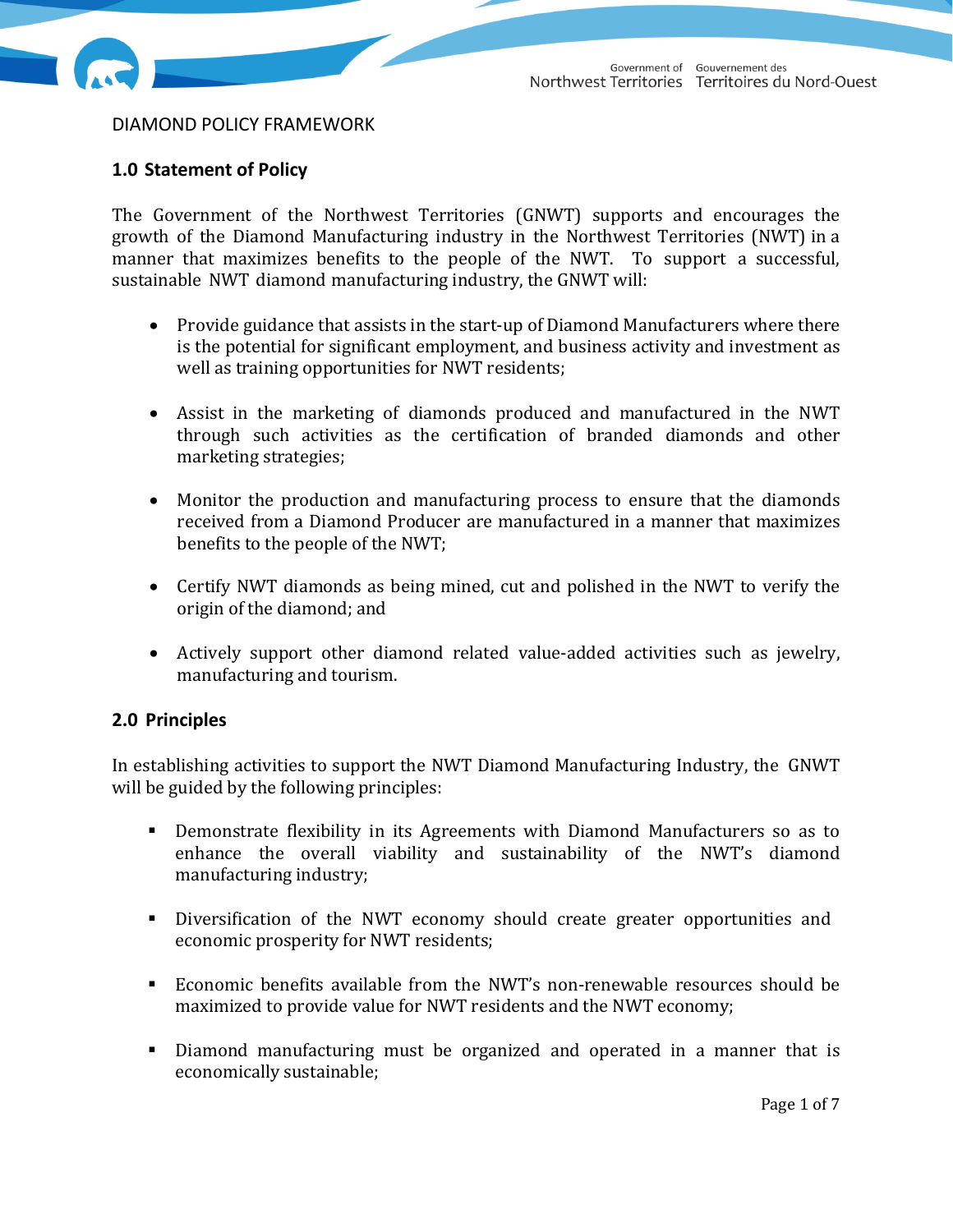

- The level of industry support from the GNWT should be related to the benefits and opportunities provided for NWT residents;
- **Branding of diamonds that have a certified NWT origin should be managed for** enhanced value and improved marketing potential of those diamonds;
- **Diamonds mined in the NWT and made available to Approved NWT Diamond** Manufacturers, should be manufactured in a manner that maximizes benefits to the people of the NWT; and
- **The GNWT** may assume, in the short term and when there is an advantage and benefit to do so, the responsibility for some activities that will, over time become the responsibility of diamond manufacturing industry organizations.

# **3.0 Scope**

This policy applies to GNWT departments and agencies involved in supporting diamond manufacturing activities.

# **4.0 Definitions**

The following terms apply to this policy:

# Approved NWT Diamond Manufacturer

An NWT Diamond Manufacturer that has been approved by the GNWT as authorized to access rough diamonds made available through agreements with Diamond Producers.

# Diamond Manufacturer

A company that processes rough diamonds into polished diamonds (goods).

# Diamond Manufacturing

The process of cutting and polishing rough diamonds to make them ready for sale as polished goods.

# Diamond Producer

A diamond mine located in the NWT.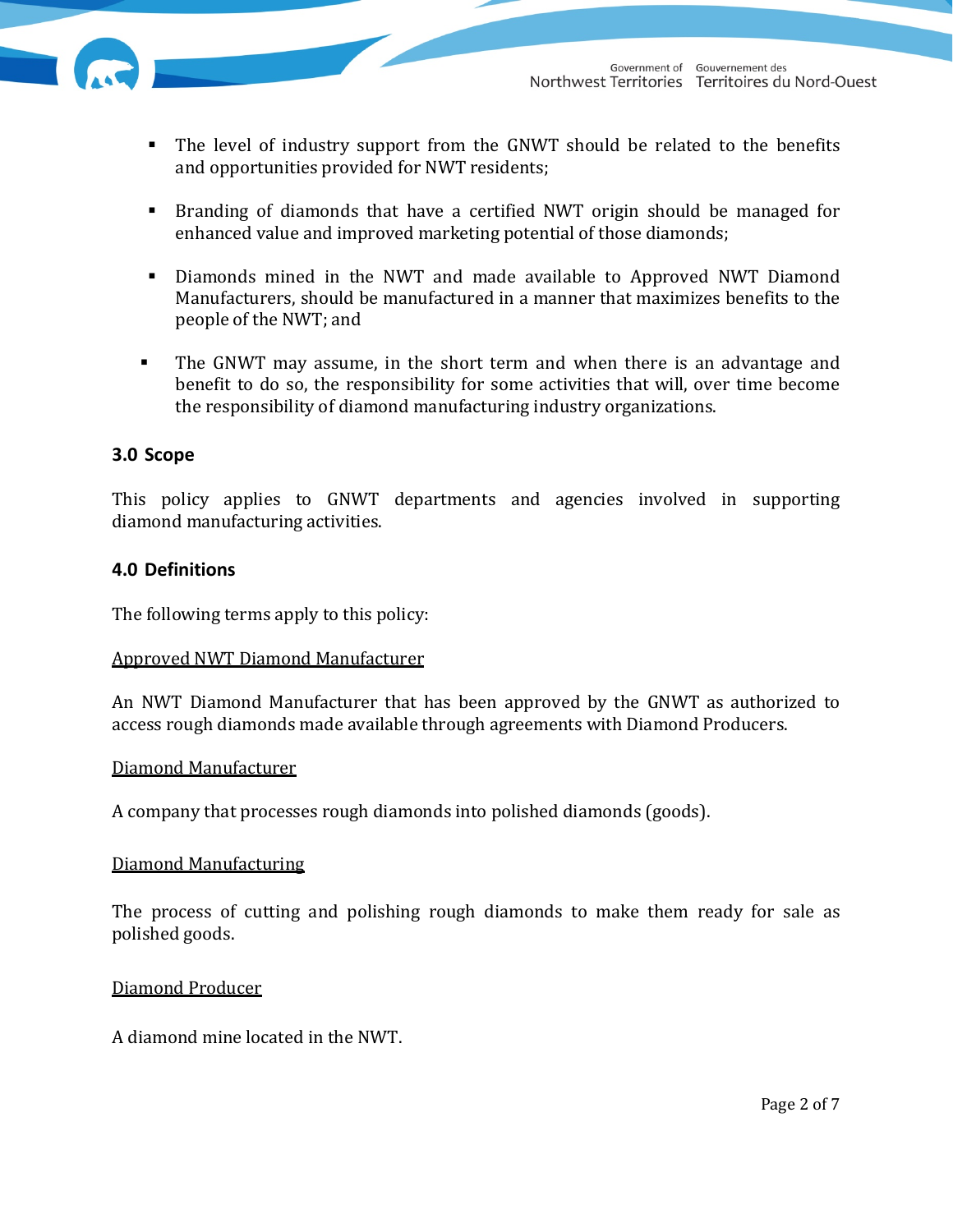

# **5.0 Authority and Accountability**

This policy framework is issued under the authority of the Minister of Industry, Tourism and Investment (ITI). The authority to make exceptions and approve revisions to this policy framework rests with the Minister of ITI.

The Minister of ITI is accountable to the Executive Council in accordance with the *Industry, Tourism and Investment Establishment Policy.* In addition, the Minister of ITI is accountable based on the requirements of the *Legislative Assembly and Executive Council Act*. 

# **6.0 Provisions**

# (1) Administration

The Minister of Industry, Tourism and Investment (ITI) may:

- o Designate Approved NWT Diamond Manufacturers according to the conditions of this policy framework;
- o Direct the development and administration of programs and services available to Approved NWT Diamond Manufacturers;
- o Establish agreements with Approved NWT Diamond Manufacturers that help to ensure the viability and sustainability of the diamond manufacturing industry in the NWT; and
- o Recommend to the Executive Council agreements with NWT Diamond Producers to ensure a portion of rough diamond production is made available for manufacturing in the NWT.

# (2) Support

Approved NWT Diamond Manufacturers may access a wide-range of GNWT programs and services to support their business activities. These activities include: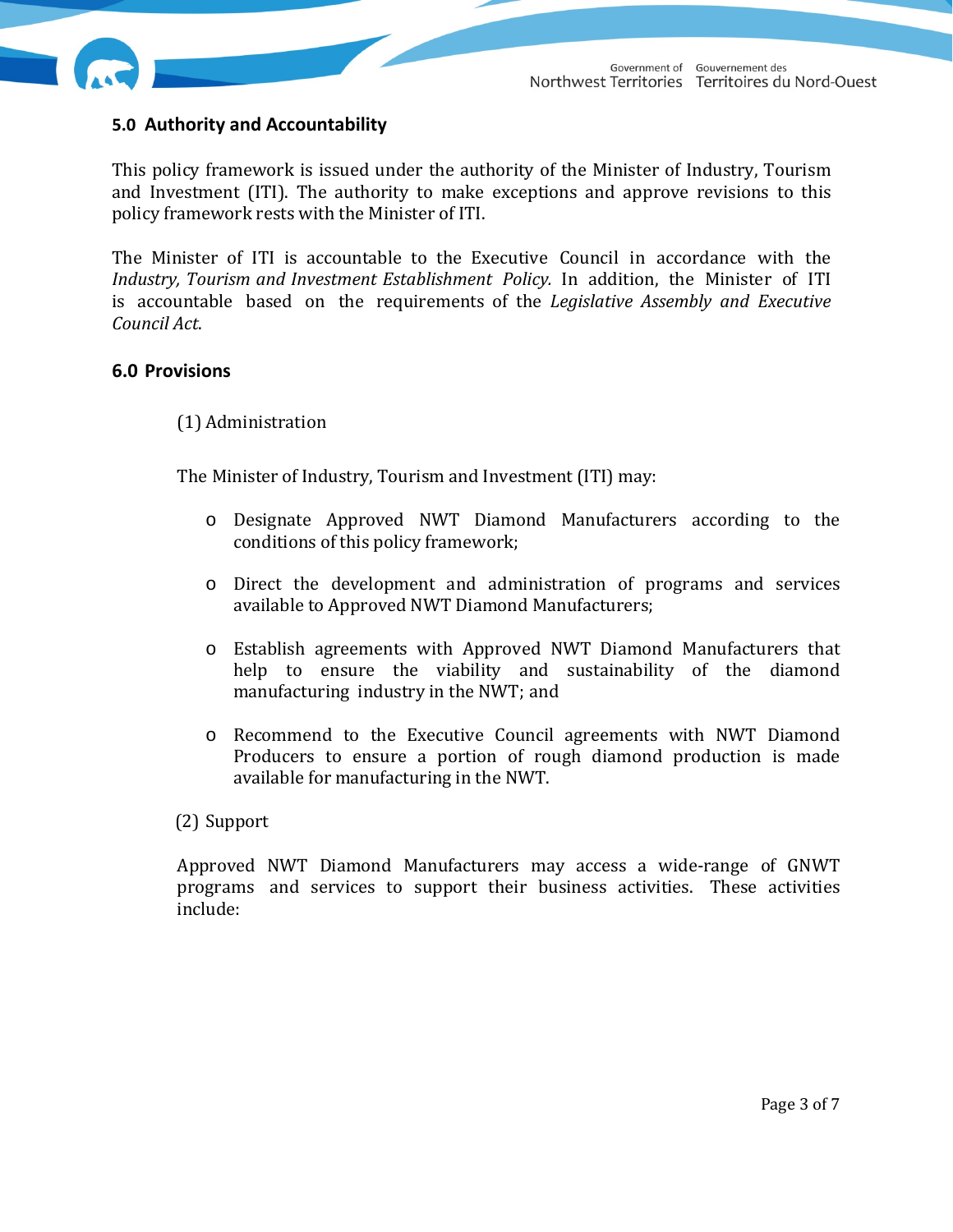

Support for the start-up and operation of diamond manufacturing can be obtained through existing programs and services provided by ITI, the NWT Business Development and Investment Corporation, and the Department of Education, Culture and Employment. The programs and services, as well as the eligibility for supports from these departments and agencies, may change from time to time.

#### Marketing – GNWT Trademarks

The GNWT may provide a licence to Approved NWT Diamond Manufacturers that will permit the manufacturer to use certain GNWT trademarks, including the Four-Legged West Facing Polar Bear design trademark and POLAR BEAR  $DIAMOND^{TM}$  wordmark.

The GNWT will establish minimum standards that must be met by an Approved NWT Diamond Manufacturer in order for its polished diamonds to be associated with GNWT-licensed trademarks.

#### **Technical and Operating Supports**

The GNWT may develop programs and services, including associated definitions, to support the viability and sustainability of the NWT's diamond manufacturing industry. These programs and services will be designed to meet the intentions and goals of this Policy Framework, while providing Approved NWT Diamond Manufacturers with operational flexibility.

Technical and operating supports may form part of an agreement between the GNWT and Approved NWT Diamond Manufacturers.

#### **Training**

The GNWT will provide advice regarding its existing training programs and services offered through GNWT departments or agencies. In addition, the GNWT will refer Diamond Manufacturers to other sources of support offered by other governments or government agencies.

The GNWT reserves the right and the responsibility to develop additional programs and services in support of the Diamond Manufacturing industry from time to time in order to achieve its goals.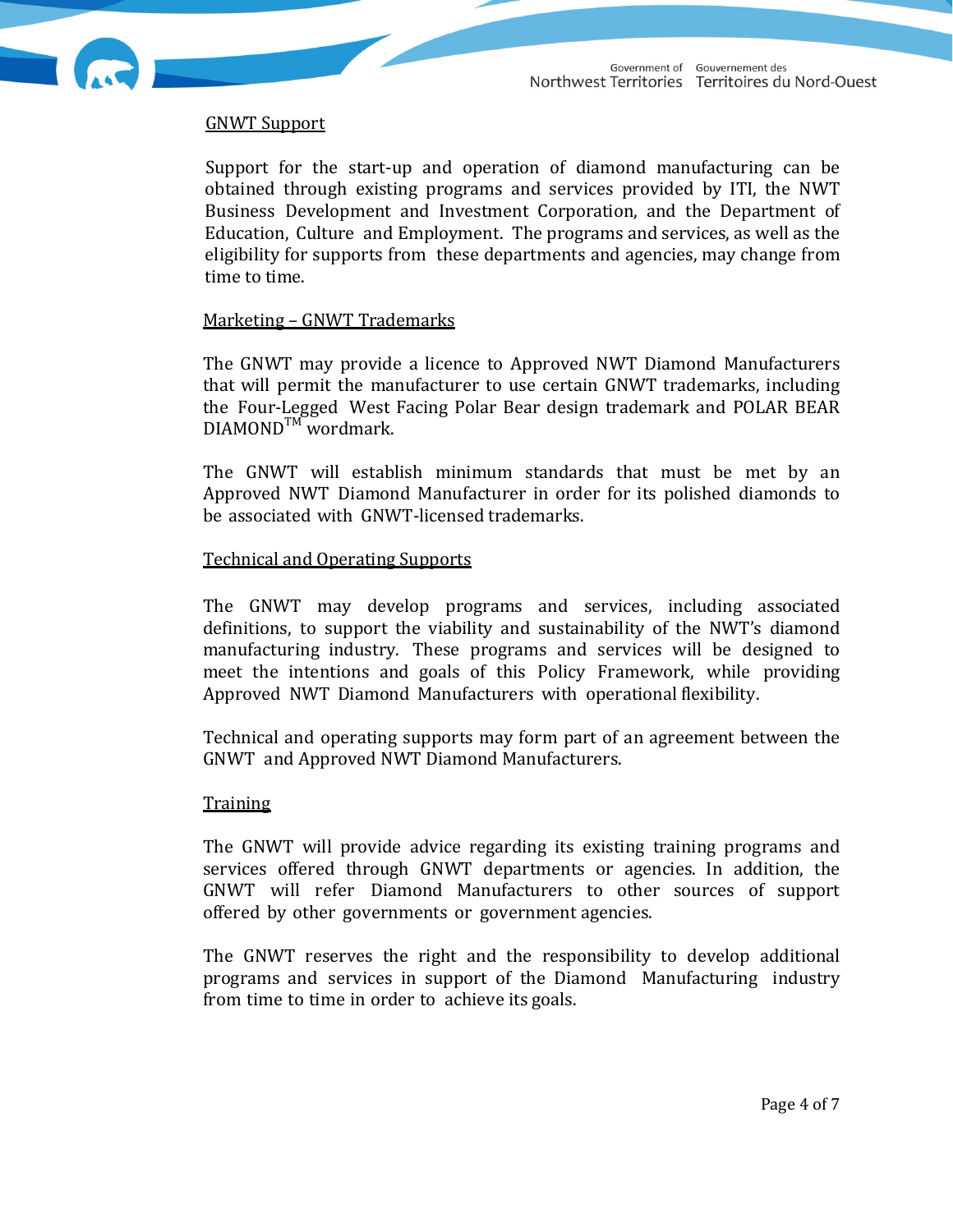Government of Gouvernement des<br>Northwest Territories Territoires du Nord-Ouest



(3) Review 

Applicants can obtain the application form and supporting information materials related to Approved NWT Diamond Manufacturer status by contacting: 

**Director** Diamonds, Royalties and Financial Analysis Department of Industry, Tourism and Investment Government of the Northwest Territories Box 1320 Yellowknife NT X1A 2L9

Completed applications are to be submitted to the Director for review and analysis. Such review and analysis will be in accordance with procedures established by the Deputy Minister, ITI at the direction of the Minister.

The sole authority for the approval of the status of Approved NWT Diamond Manufacturer is the Minister of ITI.

Applications for designation as an Approved NWT Diamond Manufacturer will be reviewed in accordance with, but not limited to, the following criteria and considerations: 

- o The validity and reasonableness of the assumptions of the company's business plan;
- o The completeness of the business plan;
- $\circ$  Identified requirements for rough diamonds and anticipated sales;
- $\circ$  The magnitude and proportion of capital and/or equity investment the company will be providing for its NWT operations;
- o The experience and ability of the company's management team;
- o The company's ability to distribute and market its finished product;
- $\circ$  An analysis of the extent to which the company's proposal yields training and employment opportunities for NWT workers, business and investment opportunities for NWT residents and any other demonstrable economic benefits to the NWT;
- $\circ$  The completion of an independent due diligence check using a standard reporting format and evaluation criteria;
- o The company's commitment to locating its management team in the NWT;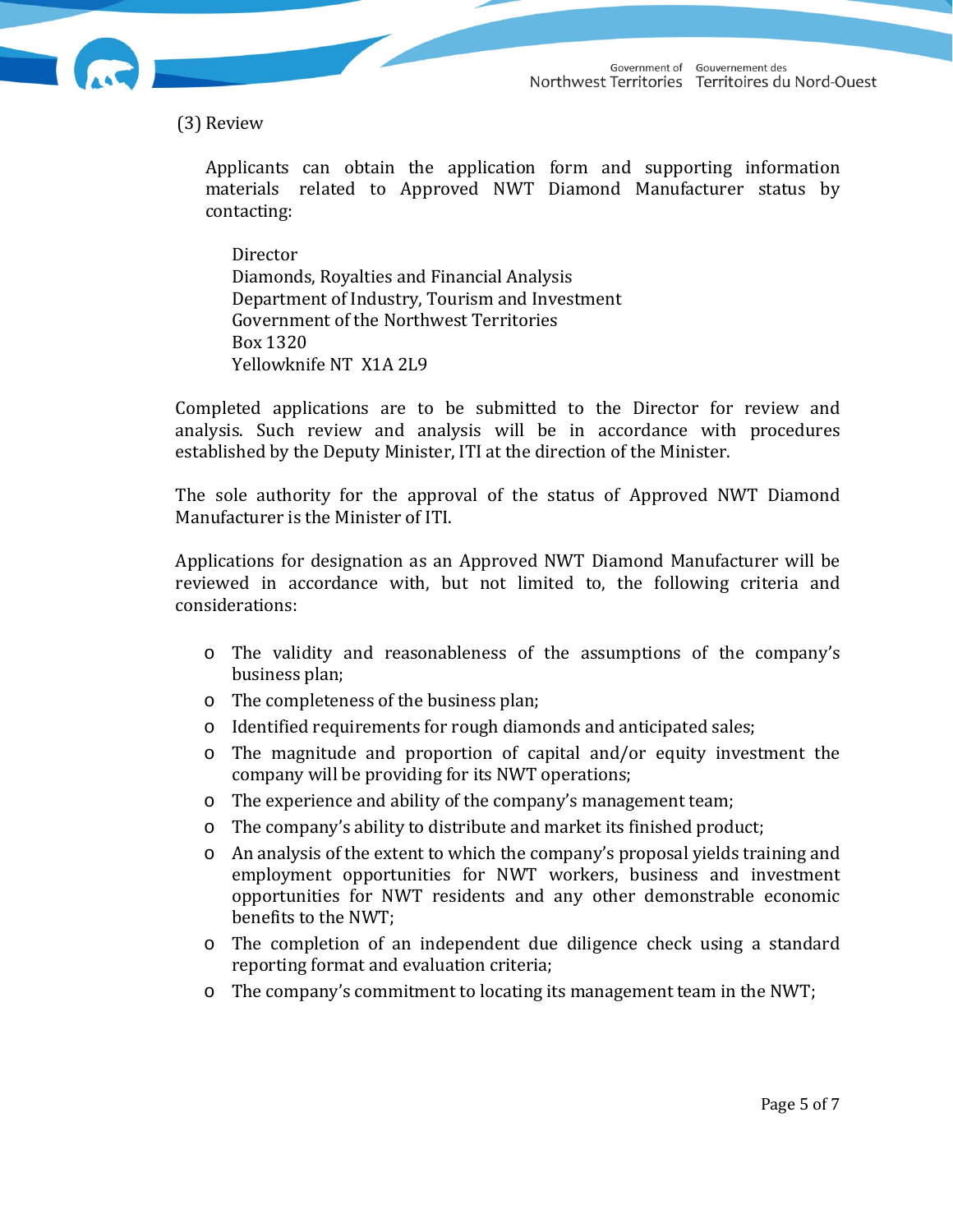- $\circ$  The degree to which the company has obtained funding from sources other than the GNWT including, for example, collaboration with other NWT businesses and/or alliances with Aboriginal organizations and companies; and
- $\circ$  Plans to market and promote the NWT as part of the company's overall marketing activities.

All applications will be reviewed promptly following the receipt of all relevant information necessary to support decision-making.

(4) Reporting 

Those Diamond Manufacturers that are designated as Approved NWT Diamond Manufacturers under the terms of this policy framework will be required to sign one or more agreements with the GNWT.

Approved NWT Diamond Manufacturers will be required to enter into a Monitoring Agreement with the GNWT. The purpose of the Monitoring Agreement is to ensure rough diamonds allocated for use by NWT Diamond Manufacturers are utilized as per agreed operating plans.

ITI will review compliance with Monitoring Agreements on a regular basis.

Approved NWT Diamond Manufacturers may also sign a Diamond Certification Agreement and/or a Polar Bear Diamond Trademark Licence Agreement.

An Approved NWT Diamond Manufacturer must operate in compliance with all agreements to which it is a signatory. Required reporting may include, but is not limited to:

- $\circ$  Where support is provided through existing GNWT programs, the monitoring and reporting requirements that are set out by those programs;
- o The submission of an annual report to the GNWT detailing the extent to which the company has:
	- $\circ$  Achieved objectives, projections and goals included in the proposal to the GNWT;
	- o Manufactured the agreed upon volume of rough diamonds purchased in the NWT;
	- Sold diamonds in association with a GNWT-licensed trademark;
	- o Employed and retained the target number of NWT workers;
	- o Created investment opportunities for NWT residents: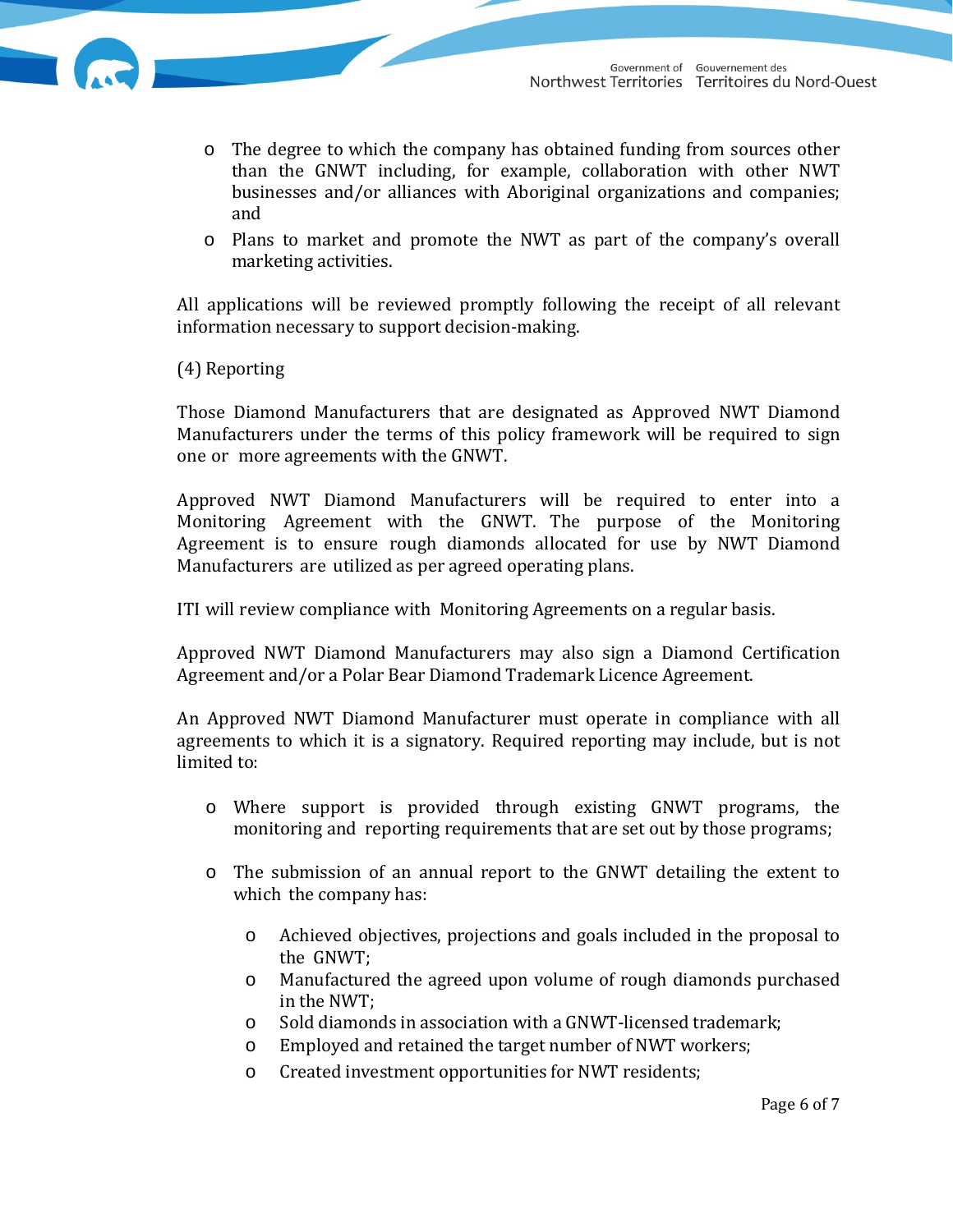- o Supported NWT businesses;
- o Created training positions for NWT workers in accordance with the business plan submitted with the company's application; and
- o Created other economic spin-offs within the NWT.

(5) Policy Framework Review 

This Policy Framework will be reviewed from time to time. The Minister of ITI will direct the timing as well as the terms and conditions for the review.

# **7.0 Prerogative of the Minister**

Nothing in this policy shall in any way be construed to limit the prerogative of the Minister to make decisions or take actions respecting Approved Northwest Territories Diamond Manufacturers. In this regard, the Minister may make a special exception to the rules set out in this policy framework. Any exception will require substantiation in writing and must be recorded with the Department of Industry, Tourism and Investment.

ATTACHMENT: Application for Status as an Approved NWT Diamond Manufacturer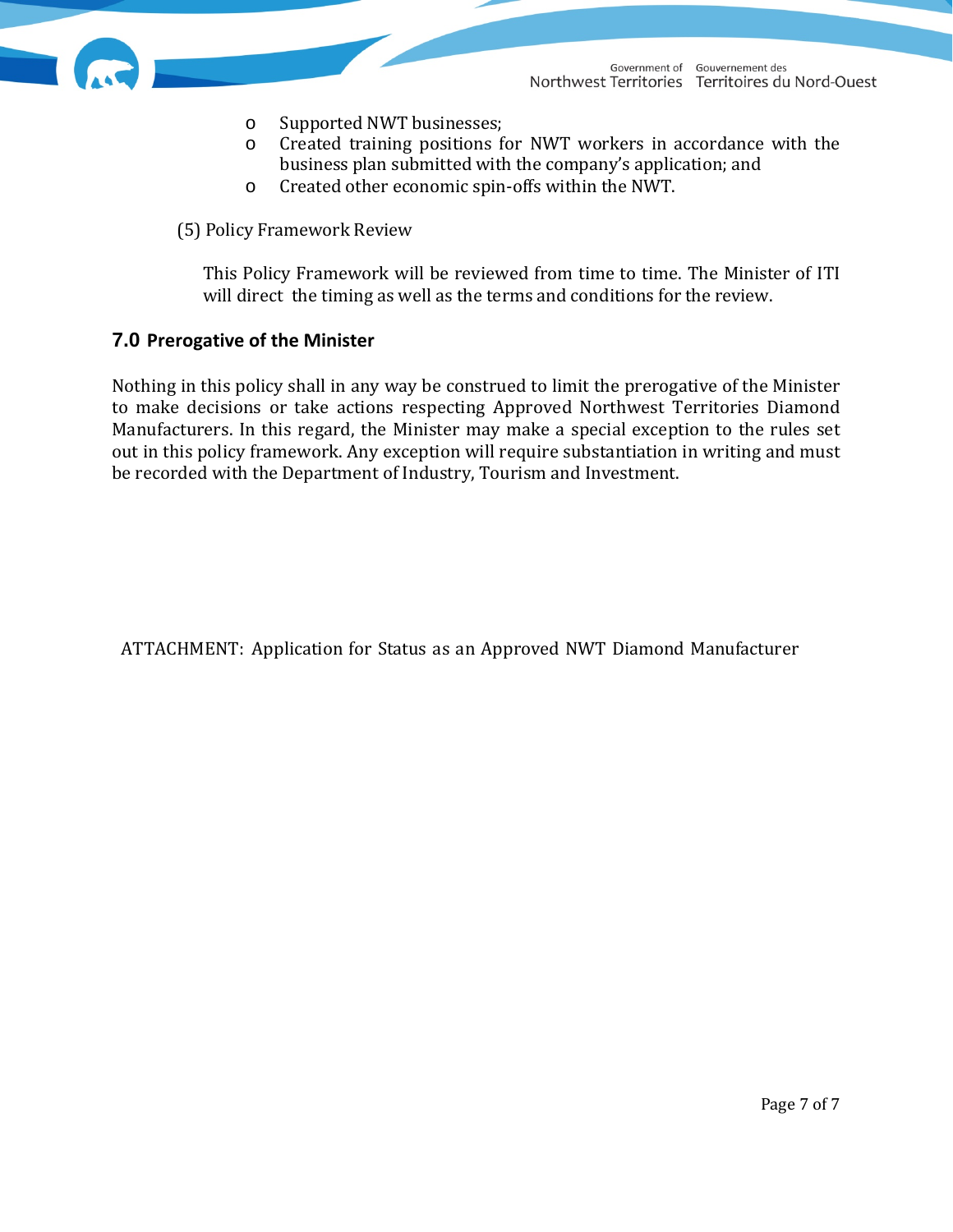

# **APPLICATION FOR STATUS AS AN APPROVED NORTHWEST TERRITORIES DIAMOND MANUFACTURER**

# **INTRODUCTION**

Applicants wishing to apply to become an Approved Northwest Territories (NWT) Diamond Manufacturer must provide a business plan that conforms to the outline below. Should the applicant wish to access additional Government of the Northwest Territories (GNWT) programs, information meeting the requirements of the individual programs may be attached as appendices to the business plan. 

#### **BUSINESS PLAN FORMAT**

- **1.0 Title Page**
- **2.0 Table of Contents**

#### **3.0 Executive Summary of the Business Plan**

Provide a general explanation of business intentions and goals; the planned location of operations; expected employment levels; training planned for employees and NWT residents; status of discussions with NWT Diamond Producers; start-up and operational timelines, milestones and any associated deadlines; current status of corporate activities; anticipated supports required from the GNWT and any other information felt to be relevant to the description of the planned manufacturing operation.

# **4.0 Description of Corporate Structure and Organization**

Provide a general history of the applicant/business. This should include a description of the corporate structure and ownership; résumés summarizing the work histories of the corporate principals and key managers; identification and contact information for managers, bankers, lawyers, insurance agents and accountants; definition of the roles and responsibilities of the senior staff within the NWT operations; and indicate business connections (both direct and indirect) of all owners of the company that may influence the transactions that occur within the operation of the company.

# **5.0 Planned Investment, Financial Information and Analysis**

The applicant is to include a description of the level of investment being made by ownership in the start-up and operation of the manufacturing plant; projected start-up and operating costs and any associated financing schedule and details; projected cash flow statements for the first three years of operation; projected financial statements for the first three years of operation, including assumptions; a break-even analysis; owner-signed and dated net worth statements; and details related to costs associated with anticipated training.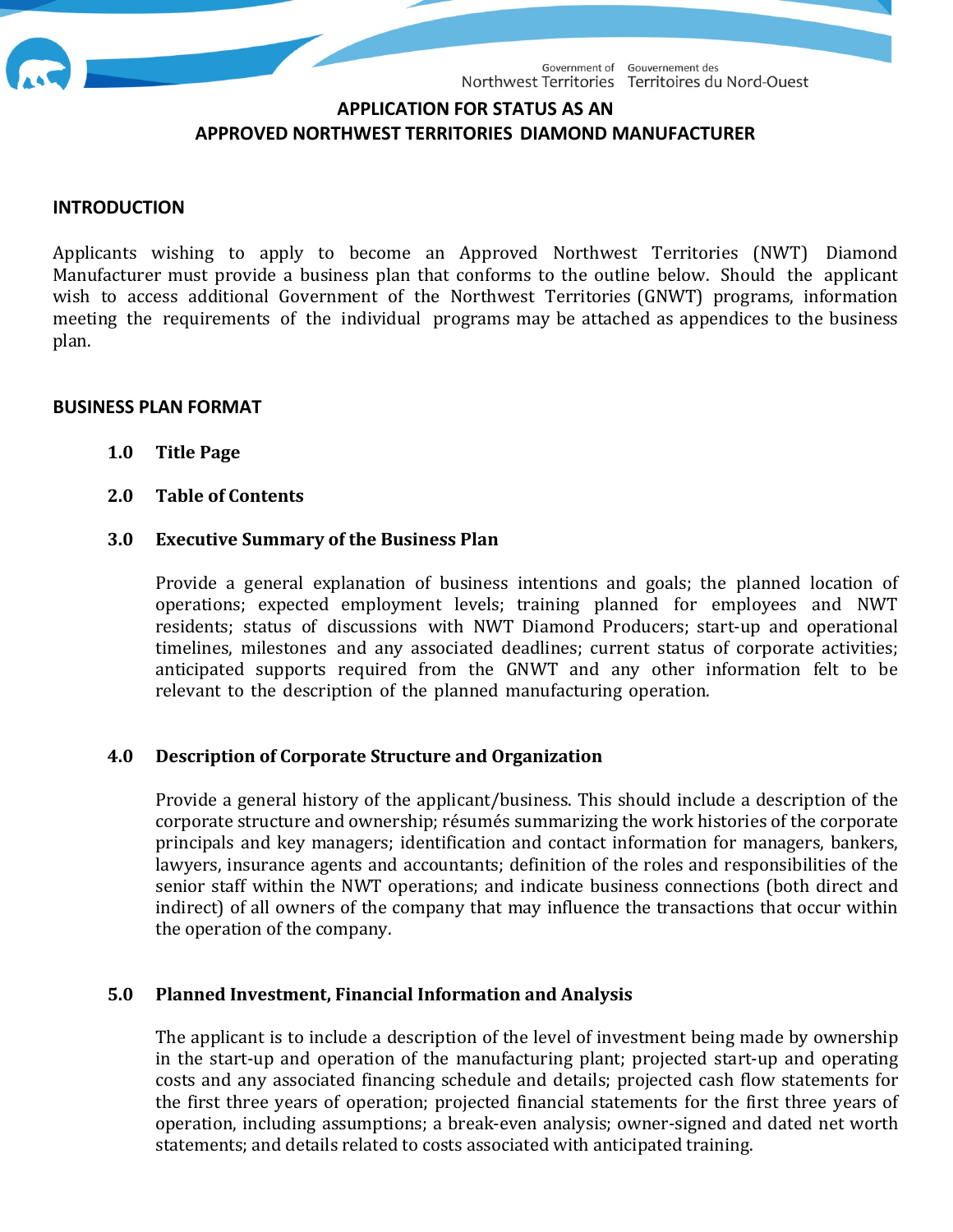

#### **6.0 Manufacturing Plans**

Manufacturing plans are to include a description of the current and planned sources of rough diamonds; the sizes, quantities and qualities required as well as the resulting output of polished goods; estimated costs for buying and manufacturing, and expected selling prices of the product; a general description of the planned approach to manufacturing and manufacturing tasks to be completed in the NWT plant(s); a description of capital requirements and associated costs; and a description of location, size and use of the planned manufacturing facility.

# **7.0 Marketing Strategy**

The business plan is to describe the intended plans for marketing and selling the polished diamond goods. The description will include a description of the target market, approaches planned to differentiate the company's product from other similar products, as well as an indication of the current approach to marketing and current annual sales. An indication of whether the company plans to participate in the GNWT Diamond Certification Program is also expected. 

# **8.0 Employment and Training**

Estimated overall employment and any anticipated employment growth over time, is to be included in this section of the business plan. Anticipated annual wage costs for the company, as well as an indication of wage levels for various types of positions; expected training to be provided; training investment levels planned by the company and company plans for mitigating employee and trainee attrition are to be included.

# **9.0 Business Arrangements with NWT Businesses**

A general description of planned collaboration, cooperation, purchasing plans and any other relevant information is to be included in this section. Discussion should focus on overall benefit of the company's plans to NWT businesses and the NWT economy.

# **10.0 Anticipated Supports from the GNWT**

An outline of the company's expectations with respect to participation in GNWT programs and services is to be included in this section.